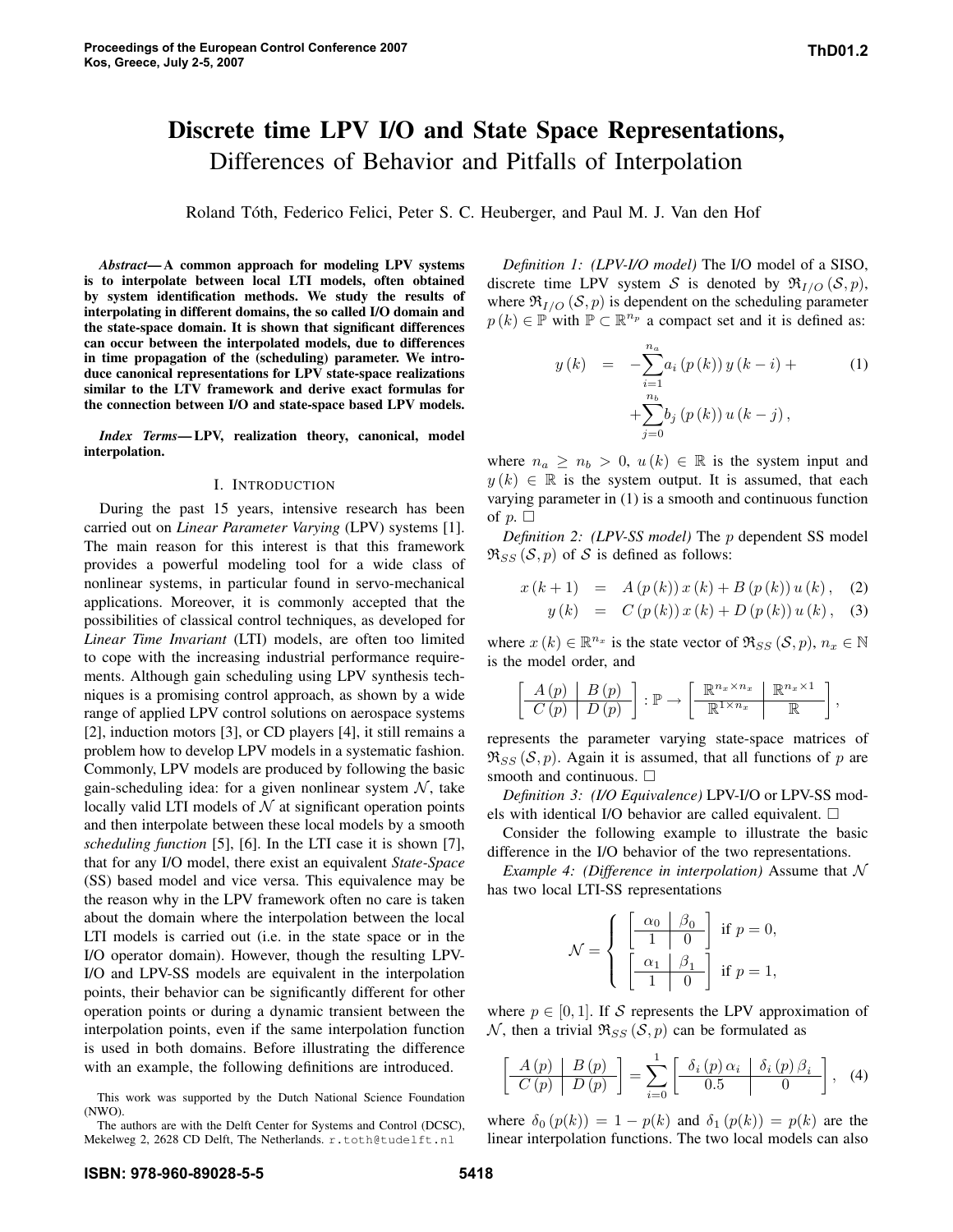be interpolated based on their I/O equivalent. By using the same interpolation functions, the resulting  $\mathfrak{R}_{I/O}(\mathcal{S}, p)$  is

$$
y_{I/O}(k) = a_1 (p(k)) y (k-1) + b_1 (p(k)) u (k-1),
$$
 (5)

where 
$$
a_1(p(k)) = \sum_{i=0}^{1} \delta_i(p(k)) \alpha_i,
$$

$$
b_1(p(k)) = \sum_{i=0}^{1} \delta_i(p(k)) \beta_i.
$$

However by computing the I/O behavior of  $\mathfrak{R}_{SS}(\mathcal{S}, p)$ , one can conclude that

$$
y_{SS}(k+1) = a_1(p(k))y(k) + b_1(p(k))u(k), (6)
$$

which is clearly not equal to  $(5)$ . The reason for the difference lies in the propagation of the variation of  $p$  through the state evolution, which in this one-dimensional example only causes a one-sample delay in the coefficient variation (compare 5 and 6), but in higher dimensional cases more complicated effects can occur (see Section II).  $\Box$ 

Note that in Example 4,  $\mathfrak{R}_{I/O}(\mathcal{S}, p)$  is also the direct realization of  $\Re_{SS}(\mathcal{S}, p)$  in the I/O domain utilizing the concepts of the LTI theory, therefore it is a trivial conclusion that the class of LPV-I/O and LPV-SS systems defined through the frequently used Definition 1 and 2 of the literature [8], [9] are not equivalent. Similar result holds in case of *Linear Time Varying* (LTV) systems as pointed out by [10]. Then it can be proved (see Section II), that the following problem holds:

*Problem 5:* The equivalence classes of system definitions 1 and 2 are distinct as there exists no  $p(k)$  dependent (static) transformation between them.  $\Box$ 

To establish equivalence transformations, we need to extend Definition 1 and 2, such that we allow representations of  $S$  to depend on different scheduling functions. By introducing  $\phi(k) = p(k)$  and  $\psi(k) = p(k+1)$ , it holds true that  $\Re_{SS}$  (S,  $\phi$ ) and  $\Re_{I/O}$  (S,  $\psi$ ) in Example 4 are equivalent.

This phenomenon leads to much confusion in the literature. In the area of LPV system identification, recently several (global) methods were proposed to extract an LPV model from measurement data. This concerns among others, methods based on subspace techniques [11], [12], basis functions [13], *Linear Matrix Inequalities* (LMI's) based optimization [14], simple *Least Means Square* (LMS) approaches [8], and on parameter estimation based gradient searches [9]. All of these methods can be categorized in the way that the obtained models are either SS or I/O operator based. After producing an LPV model, some authors convert it from one domain to the other, as in the LTI case, relying only on the local validity of the conversion. The error caused by this conversion, due to the propagation effect illustrated in Example 4, is often misinterpreted or overlooked. See for instance [6], [15]. In [15], a global I/O model of a compressor is obtained by identifying SISO LPV-I/O models on each input-output channel of the device. These channel models are then assembled to a canonical MIMO LPV-SS representation using the LTI realization theory locally. When

the MIMO model is validated, the gain and phase lags of the outputs are explained as the error of the approximation. However, such lags are commonly produced by the above mentioned problem of transformations between the domains (see Section IV for details). Though the LPV-SS model in [15] seems to correspond to the true system because of the slow variations of the scheduling parameter, it is not investigated what happens when the scheduling parameter changes rapidly, in which case the above mentioned phenomenon would show its full deviance.

There is a second problem in the conversion between LPV-I/O and LPV-SS systems that is often overlooked. It is well known that a SS representation is not unique and can only be identified up to an unknown state transformation. For a single system, this problem is generally unimportant if one is only interested in the general I/O behavior, which is left unaltered by state transformations. However, when assembling an LPV model by interpolating between different local LTI models, difficulties may occur. If all of the local LTI models are identified independently from the others, then their representations will generally be in different state space bases. This problem is recognized in [16] and solved in the case of piecewise linear models, a particular subclass of LPV models. In papers dealing with more general systems, such as in [6] this problem is neglected. The choice of writing all the local systems in a canonical form and then interpolating the parameters of these canonical representations seems attractive, but is not motivated theoretically, because of the following fact:

*Problem 6:* Given an LPV-SS system as defined by Equations (2-3). The use of *local* state transformation matrices  $T(p(k))$  dependent only on the local value  $p(k)$  to reach a canonical representation will produce SS-matrices  $\tilde{A}(p(k)) = T(p(k))^{-1}A(p(k))T(p(k))$  etc, which do not constitute a canonical form for the *global* LPV system.  $\Box$ 

Problem 6 is verified by the computation of the impulse response of the locally converted system, resulting in:

$$
[D (p_0), C (p_1) T (p_1) T^{-1} (p_0) B (p_0), \cdots]
$$

for a  $\{p_k\}$  sequence. Here it is obvious that the transformation matrices are not canceling each other like in the LTI case, completely altering the I/O behavior of the original system. As will follow from Section II, the correct approach will lead to related matrices of the form  $\tilde{A}(\phi(k)) =$  $T(\bar{p}(k+1))^{-1}A(p(k))T(\bar{p}(k))$  etc., where T is a function of a sequence of parameters  $\bar{p}$  and  $\phi$  is constructed from  $\bar{p}$ . This is directly related to canonical forms for LTV systems [17]. A consequence of the local approach is that the states at consecutive parameter points  $p(k)$ ,  $p(k + 1)$ , etc. are not related correctly. Even when the parameter variation is small the resulting induced error can be substantial, as shown in Example 24 (Section IV).

It is important that in Definitions 1 and 2 the dependency on p can be any continuous function. However, a particulary interesting class of LPV systems are affine LPV systems:

*Definition* 7: Any  $\Re(S, p)$  SS or I/O model of S has affine dependency on p, if every  $f(p(k))$  varying parameter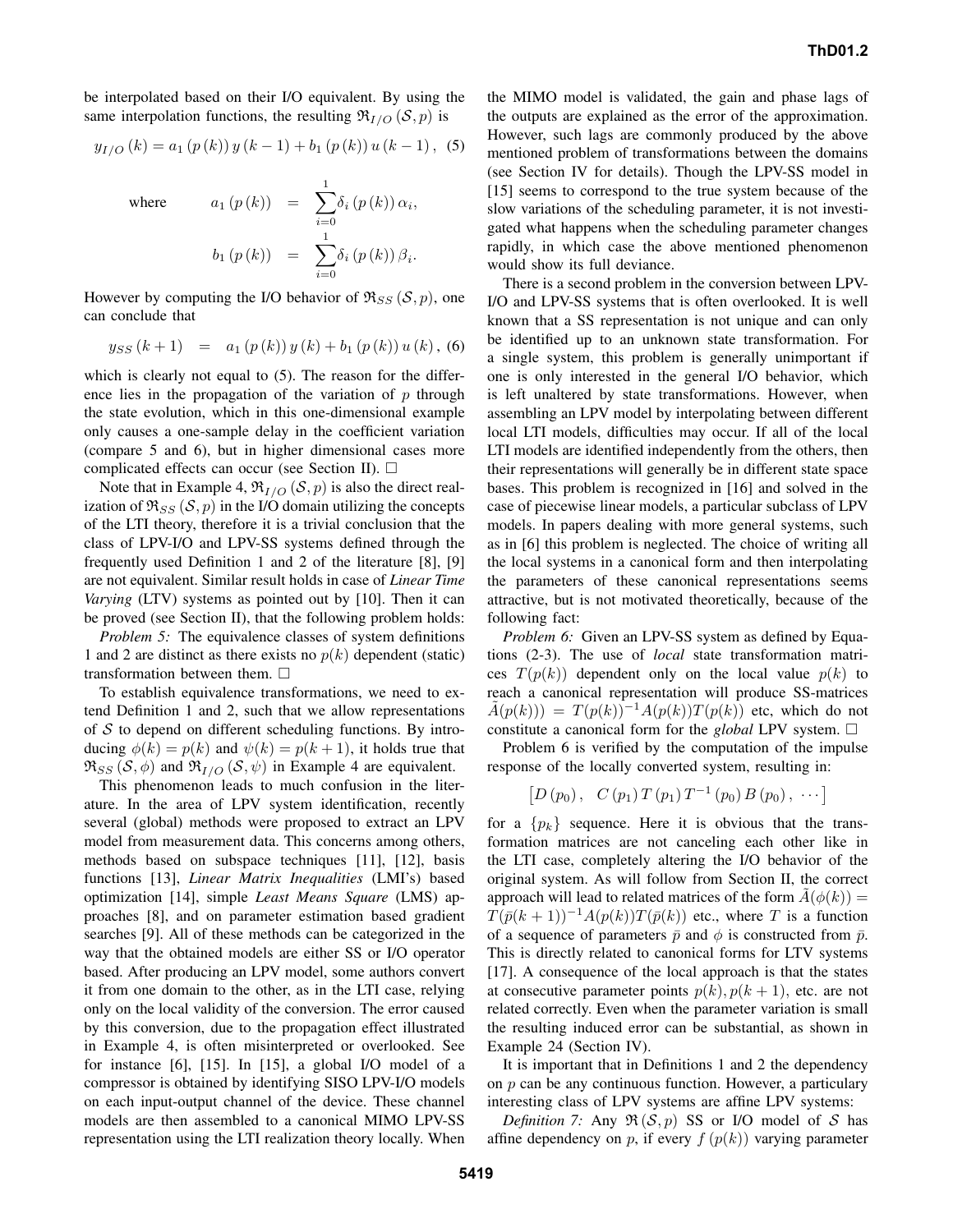$(A, B, C, D, a, b)$  of  $\Re(S, p)$  can be written as

$$
f(p(k)) = \sum_{i=1}^{n_p} p_i(k) f_i,
$$
 (7)

where  $p_i$  denotes the  $i^{th}$  element of p and  $\{f_i\}_{i=1}^{n_p}$  are constants.  $\square$ 

Then, the following theorem holds true:

*Theorem 8:* For any  $\Re_{SS}(\mathcal{S}, p)$  or  $\Re_{I/O}(\mathcal{S}, p)$  models, there exists an equivalent  $\Re_{SS}(\mathcal{S}, \phi)$  or  $\Re_{I/O}(\mathcal{S}, \psi)$  representation with affine dependency on  $\phi(k) \in \mathbb{P}_{\phi} \subset \mathbb{P}^{n_{\phi}}$  and  $\psi(k) \in \mathbb{P}_{\psi} \subset \mathbb{P}^{n_{\psi}},$  where  $0 < n_{\phi} \leq n_x^2 + 2n_x + 1$  and  $0 < n_{\psi} \leq n_a + n_b + 1.$ 

*Proof:* Define  $\phi_i(k)$  or  $\psi_i(k)$  to substitute any  $f(p(k))$ parameter dependency which is not affine. For  $\mathfrak{R}_{SS}(\mathcal{S}, p)$  at most  $n_x^2 + 2n_x + 1$  and for  $\Re_{I/O} (\mathcal{S}, p)$  at most  $n_a + n_b + 1$ such substitutions are needed. By preserving the relation of each  $\phi_i$  and  $\psi_i$  to p equivalence is preserved.

Theorem 8 states that any LPV system can be represented by an affine representation, which also resembles how nonlinear dependencies are usually eliminated from LPV systems in order to reach a representation which is suitable for LPV optimal control or LPV identification. In terms of analysis it is more important, that in order to establish equivalence relations and canonical forms, uniqueness of dependency over the scheduling parameter is required. Problem 5 shows that it is not trivial how to introduce the new parameters to compensate the propagation effects. Therefore in the sequel, to preserve mathematical validity, we denote by  $\mathfrak{R}_{SS}(\mathcal{S}, \phi)$  and  $\mathfrak{R}_{I/O}(\mathcal{S}, \psi)$  the affine representations of the LPV system  $S$  and define equivalence classes and transformations between affine systems. By knowing the exact functional dependence of  $\phi$  or  $\psi$  over p, one can always reach nonlinear or even time lagged dependencies related equivalent representations of S. However, these cases are not covered by Definition 1 and 2. The use of affine dependency is only a mathematical necessity and does not restrict the validity of the presented theory for general LPV systems. In the following, only the case of SISO systems is considered because of the highly complicated notation of the MIMO case. However, the results are easily generalizable to MIMO systems.

The analysis presented in this paper will provide a method to solve Problem 5 and 6 by obtaining a globally equivalent SS or I/O realization of an LPV model with a given parameter dependence. The question in the main focus of the following discussion is "How one should treat LPV models after identification to preserve validity." The paper is organized as follows: in Section II, LPV-SS canonical representations are introduced with the investigation of their equivalent LPV-I/O model; in Section III, it is investigated how the derived results affect the current identification approaches and future research of the identification field; in Section IV, several examples are given to show the validity of the presented theories and to give some insight into the depths of the underlying problems; in Section V, the main conclusions are summarized.

#### II. STATE-SPACE CANONICAL FORMS OF LPV MODELS

In the LTI case, canonical forms of SS models are very important as they provide the common ground of representation of SS models that differ in parameters but are equal in I/O behavior due to the fact, that their SS matrices can be related through a linear state transformation. Canonical forms provide a common state-basis of these models, therefore if the state-basis of two SS models are equivalent, then the systems are called equivalent up to a state transformation and belong to the same equivalence class, which is uniquely determined by a canonical SS model [7]. For general LPV-SS systems it is also essential to develop such representations in order to compare and uniquely represent the underlying dynamics or equivalence classes.

In the LTV framework, canonical forms of discrete-time SS models were recently developed and investigated by several authors [18], [17], [19]. Formally, the class of LTV models can be considered to be broader than the class of LPV systems, since – by substitution as in  $\hat{f}(k) = f(p(k))$ – an LPV model can be reparameterized as an LTV model. For instance, one can rewrite Equation (2) to obtain  $A(k) =$  $A(p(k))$  etc, leading to a general LTV formulation. A major difference is that the trajectory of the scheduling parameter for LPV systems is generally assumed to be unknown but measurable in real time, whereas the dependence on time for LTV systems is generally assumed to be known. Naturally, the two classes of systems inhabit a lot of similarities. Therefore, in the LPV framework, one can utilize many results developed for LTV systems, be it that always care has to be taken to validate the assumptions of these theories in the LPV case. Based on the LTV framework, the following concepts are utilizable for LPV systems to obtain canonical SS forms of affine equivalent realizations.

*Definition 9:* (*State-observability matrix*) The parameter varying *state-observability* matrix of  $\Re_{SS}(\mathcal{S}, \phi)$  is defined as the function  $\mathcal{O}_{n_x}: \mathbb{P}_{\phi}^{n_x} \to \mathbb{R}^{n_x \times n_x}$  with

$$
\mathcal{O}_{n_x}(\bar{\phi}) = \begin{bmatrix} C(\phi_1) \\ C(\phi_2)A(\phi_1) \\ \vdots \\ C(\phi_{n_x}) \prod_{l=1}^{n_x - 1} A(\phi_l), \end{bmatrix}, \quad (8)
$$

where  $\bar{\phi} = [\phi_1, \cdots, \phi_{n_x}] \subset \mathbb{P}_{\phi}$  is an arbitrary sequence.  $\Box$ 

*Definition 10: (State-reachability matrix)* The parameter varying *state-reachability matrix* of  $\Re_{SS}(\mathcal{S}, \phi)$  is defined as the function  $\mathcal{R}_{n_x}: \mathbb{P}_{\phi}^{n_x} \to \mathbb{R}^{n_x \times n_x}$  with

$$
\mathcal{R}_{n_x}(\bar{\phi}) = \begin{bmatrix} B^T(\phi_1) \\ B^T(\phi_2)A^T(\phi_1) \\ \vdots \\ B^T(\phi_{n_x})\prod_{l=1}^{n_x-1} A^T(\phi_l) \end{bmatrix} . \tag{9}
$$

¤

Now denote

$$
\bar{\phi}_{+}(k) = [\phi(k), \phi(k+1), \cdots, \phi(k+n_x-1)], \bar{\phi}_{-}(k) = [\phi(k), \phi(k-1), \cdots, \phi(k-n_x+1)].
$$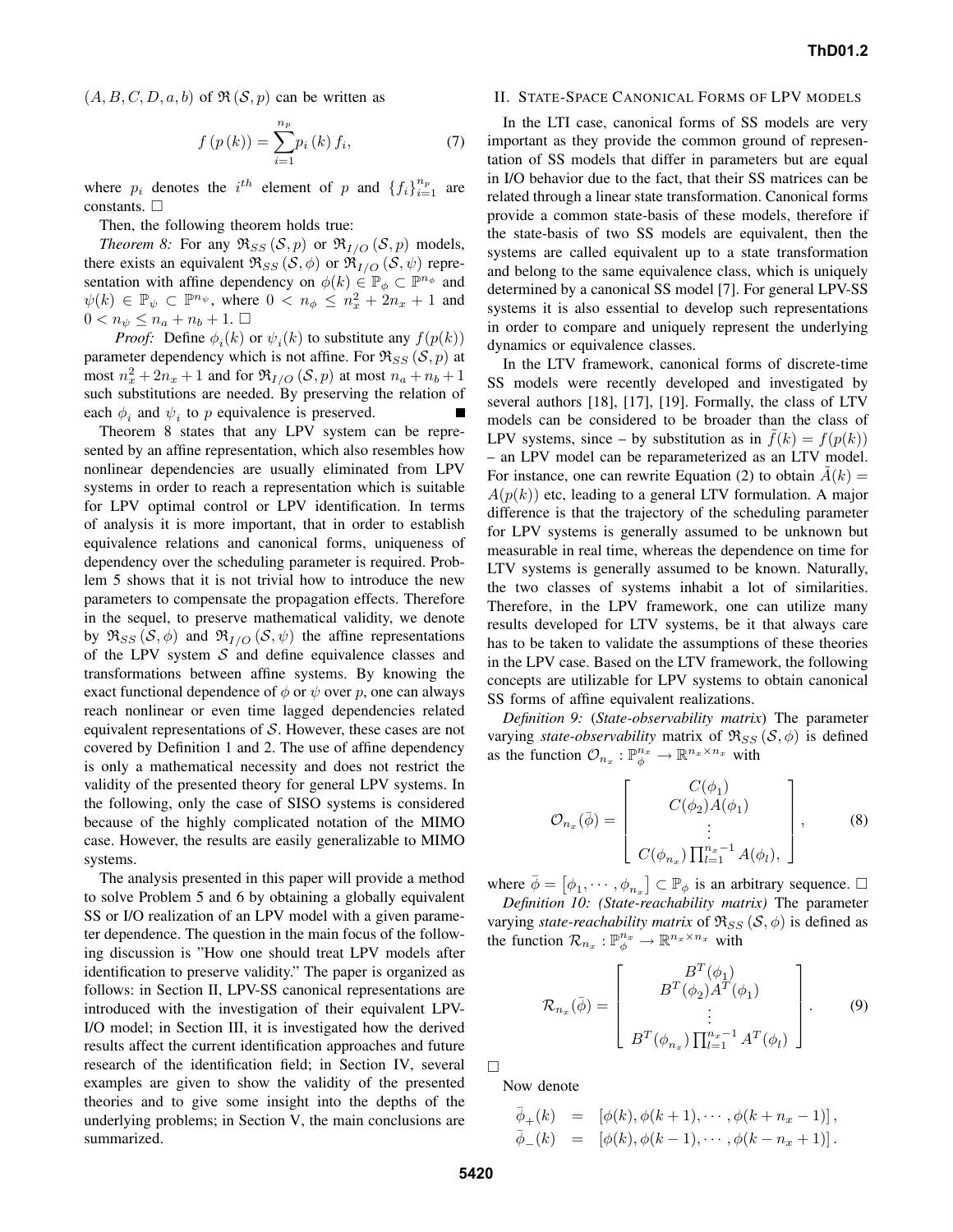Then the following two theorems hold:

*Theorem 11: (Complete observability,* [19]*)*  $\Re_{SS}(\mathcal{S}, \phi)$ of S is completely observable, iff rank  $\left[\mathcal{O}_{n_x}(\bar{\phi}_+(k))\right] = n_x$ for all  $k \in \mathbb{Z}$ .  $\square$ 

*Theorem 12: (Complete reachability,* [19]*)*  $\Re_{SS}(\mathcal{S}, \phi)$  of S is completely reachable, iff rank  $\left[{\mathcal{R}}_{n_x}(\bar{\phi}_{-}(k))\right] = n_x$  for all  $k \in \mathbb{Z}$ .  $\square$ 

*Corollary* 13: If  $\Re_{SS}(\mathcal{S}, \phi)$  is completely observable (reachable), then the rows of  $\mathcal{O}_{n_x}(\bar{\phi}_+(k))$  (columns of  $\mathcal{R}_{n_x}(\bar{\phi}_{-}(k))$  are linearly independent and  $\mathcal{O}_{n_x}(\bar{\phi}_{+}(k))$  $(\overline{\mathcal{R}_{n_x}}(\overline{\phi}_-(k)))$  is invertible.  $\Box$ 

*Definition 14: (Minimality)*  $\Re_{SS}(\mathcal{S}, \phi)$  is called minimal, if it is both completely reachable and observable.  $\Box$ 

Because of space limitations, definition of a canonical form will not be exactly given, see for instance [20] and [21] for more details. Roughly spoken, a canonical  $\mathfrak{R}_{SS}(\mathcal{S}, \phi)$ belongs to a subset of the equivalence class of  $S$  and possesses the least possible number of meaningful parameters. Through the utilization of complete reachability and observability, parameter varying state-transformations can be deduced that provide canonical representations of S.

## *A. Observability canonical form*

Assume that  $\Re_{SS}(\mathcal{S}, \phi)$  is completely observable. We introduce a new parameter varying state basis with the transformation matrix

$$
T_o(\bar{\phi}_+(k)) = \mathcal{O}_{n_x}^{-1}(\bar{\phi}_+(k)),\tag{10}
$$

leading to new state variables  $\bar{x}_{o}(k)$ , such that

$$
x(k) = T_o(\bar{\phi}_+(k))\bar{x}_o(k), \qquad (11)
$$

$$
x(k+1) = T_o(\bar{\phi}_+(k+1))\bar{x}_o(k+1). \tag{12}
$$

The state transformation  $T_o(\bar{\phi}_+(\cdot))$  fulfilling (11) and (12) implies algebraic equivalence between x and  $\bar{x}_o$ . However, algebraic equivalence does not preserve stability [7]. For this it is necessary and sufficient to have topological equivalence [7]. The condition for  $T_o(\bar{\phi}_+(\cdot))$  to imply topological equivalence lies in the concept of Lyapunov transformations.

*Definition* 15: (Lyapunov *transformation*, [22]) Let  $n \geq$ 0. A parameter varying SS transformation  $T: \mathbb{P}^n_{\phi} \to \mathbb{R}^{n_x \times n_x}$ is a Lyapunov transformation, if it is full rank and there exists a finite constant  $\varepsilon \in \mathbb{R}_0^+$ , such that for any  $\overline{\phi} \in \mathbb{P}_{\phi}^n$ 

$$
\|T(\bar{\phi})\| \le \varepsilon, \tag{13}
$$

$$
\left\|T^{-1}(\bar{\phi})\right\| \leq \varepsilon. \tag{14}
$$

where  $\|\cdot\|$  is the euclidian (arbitrary) norm.  $\Box$ 

*Theorem 16:* A Lyapunov transformation always preserves global stability of the system. Furthermore, the trajectories of the pole functionals, the parameter dependent local pole locations are also preserved [7].  $\Box$ 

It turns out that the transformation defined by (10) fulfills the conditions:

*Lemma 17:* The observability transformation  $T_o(\bar{\phi}_{+}(\cdot))$  is a Lyapunov transformation.  $\Box$ 

*Proof:* The compactness of  $\mathbb{P}_{\phi}$  and the continuous dependence of the full rank  $\mathcal{O}_{n_x}$  on  $\phi^{\perp}_+$  implies that  $T_o(\bar{\phi}_+(\cdot))$ exists, both  $T_o(\bar{\phi}_+(\cdot))$  and  $T_o^{-1}(\bar{\phi}_+(\cdot))$  are bounded, and

$$
rank(T_o(\bar{\phi}_+(k)) = rank(T_o^{-1}(\bar{\phi}_+(k)) = n_x, \qquad (15)
$$

for any  $k \in \mathbb{Z}$ .

Because  $T<sub>o</sub>$  implies algebraic equivalence (preserving local equivalence) and it is a Lyapunov transformation (preserving global stability), therefore  $T<sub>o</sub>$  implies topological equivalence which guarantees the preservation of the original I/O behavior. For proof see [7]. The transformed matrices for the new state-basis are given by [17]:

$$
A_o(\phi_o(k)) = T_o^{-1}(\bar{\phi}_+(k+1))A(\phi(k))T_o(\bar{\phi}_+(k)) =
$$
  
\n
$$
= \begin{bmatrix} 0 & \cdots & 0 & -\alpha_{n_x}^{(o)}(\phi_o(k)) \\ 1 & \ddots & \vdots & -\alpha_{n_x-1}^{(o)}(\phi_o(k)) \\ \vdots & \ddots & 0 & \vdots \\ 0 & \cdots & 1 & -\alpha_1^{(o)}(\phi_o(k)) \end{bmatrix}^T,
$$
  
\n
$$
B_o(\phi_o(k)) = T_o^{-1}(\bar{\phi}_+(k+1))B(\phi(k)) =
$$
  
\n
$$
= \begin{bmatrix} \beta_1^{(o)}(\phi_o(k)) & \cdots & \beta_{n_x}^{(o)}(\phi_o(k)) \\ 1 & 0 & \cdots & 0 \end{bmatrix},
$$
  
\n
$$
C_o(\phi_o(k)) = \begin{bmatrix} 1 & 0 & \cdots & 0 \end{bmatrix},
$$
  
\n
$$
D_o(\phi_o(k)) = D(\phi(k)) = \beta_0^{(o)}(\phi_o(k)),
$$

where  $\phi_o(k)$  is a new scheduling vector, function of  $[\phi(k), \ldots, \phi(k+n_x)]$  such that  $\{\alpha_i^{(o)}(\phi_o(k))\}_{i=1}^{n_x}$  and  $\{\beta_j^{(o)}(\phi_o(k))\}_{j=0}^{n_x}$  has affine dependency on  $\phi_o(k)$ . Then,

$$
\mathfrak{R}_{SS}^{\mathcal{O}}\left(\mathcal{S},\phi_o\right) = \left[\begin{array}{c|c} A_o(\phi_o) & B_o(\phi_o) \\ \hline C_o(\phi_o) & D_o(\phi_o) \end{array}\right],\tag{16}
$$

is called the *observability canonical state space representation* of S and it is equivalent with  $\Re_{SS}$  (S,  $\phi$ ). Proof of the results provided by the above given matrix operations can be found in [19].

For clarity purposes, we will use two symbols,  $q^{-1}$  and  $w^{-1}$  for the backward time shift operator, where q is used for the signals  $u$  and  $y$ , while  $w$  will only be used for variables that depend directly on the scheduling parameter. In this respect it has to be understood, that in the notation

$$
w^{s}\beta(\phi)q^{-t}u = \beta(\phi(k+s))u(k-t),
$$

the operator  $w$  only works on the scheduling parameter dependent function  $\beta(\phi(\cdot))$  and q only on the function  $u(\cdot)$ . *Theorem 18:*  $\mathfrak{R}_{SS}^{\mathcal{O}}(\mathcal{S}, \phi_o)$  is completely observable [19].

¤

Based on the structure of  $\mathfrak{R}_{SS}^{\mathcal{O}}(\mathcal{S}, \phi_o)$ ,

$$
\begin{array}{rcl}\n\bar{x}_1^{(o)} & = & y - \beta_0^{(o)}(\phi_o) \, u, \\
\bar{x}_2^{(o)} & = & qy - w\beta_0^{(o)}(\phi_o) \, qu - \beta_1^{(o)}(\phi_o) \, u, \\
& \vdots \\
\bar{x}_{n_x}^{(o)} & = & q^{n_x - 1}y - \sum_{t=0}^{n_x - 1} w^t \beta_{n_x - 1 - t}^{(o)}(\phi_o) \, q^t u.\n\end{array}
$$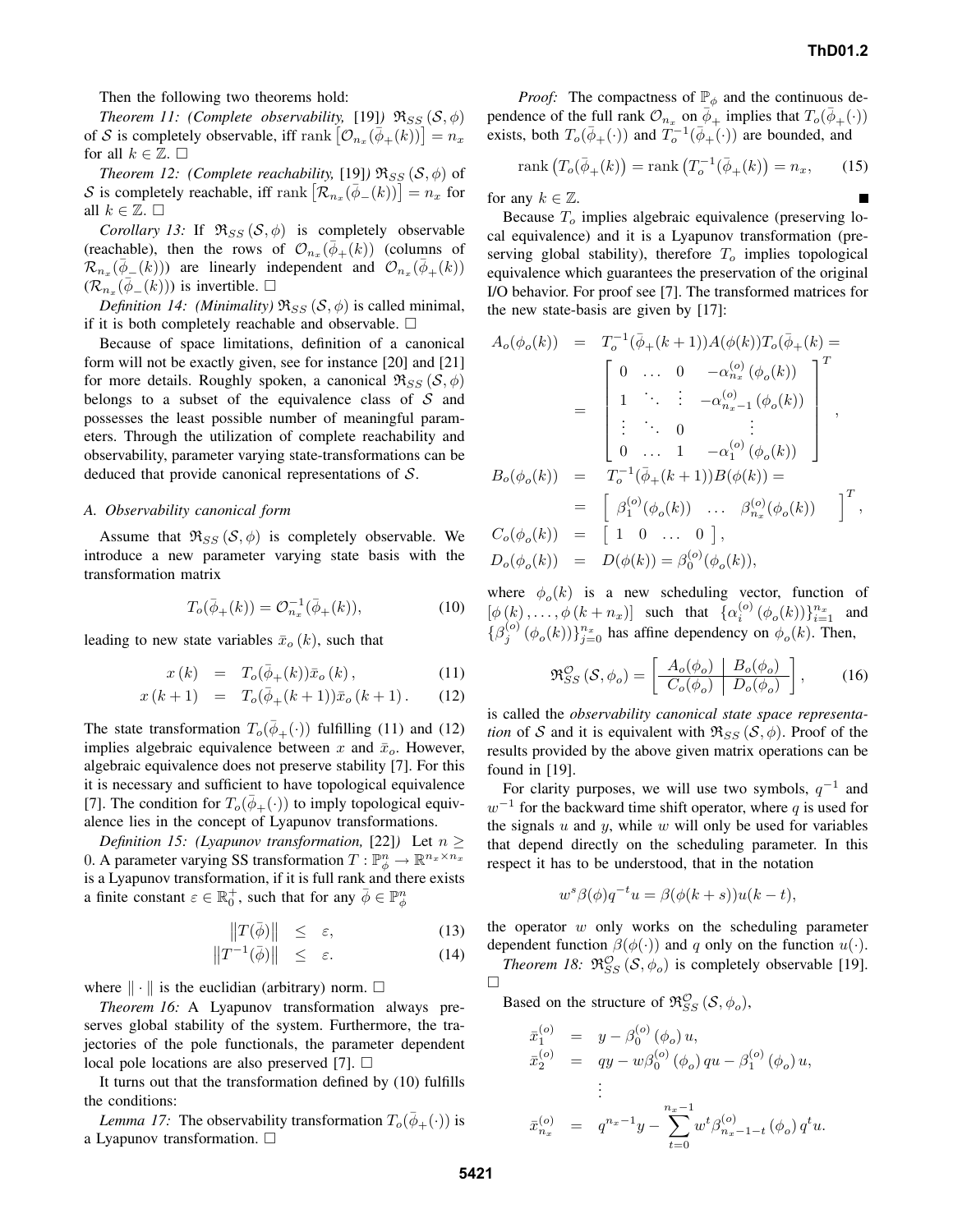Here time  $k$  is omitted from the expressions. Then, it follows:

$$
\bar{x}^{(o)} = Q_o y - W_o \left(\phi_o\right) Q_o u,\tag{17}
$$

where

$$
Q_o = \begin{bmatrix} 1 & q & \dots & q^{n_x - 1} \end{bmatrix}^T,
$$

and  $W_o(\phi_o)$  is defined as

$$
\begin{bmatrix}\n\beta_0^{(o)}(\phi_o) & 0 & \cdots & 0 \\
\beta_1^{(o)}(\phi_o) & w\beta_0^{(o)}(\phi_o) & \ddots & \vdots \\
\vdots & \vdots & \ddots & 0 \\
\beta_{n_x-1}^{(o)}(\phi_o) & w\beta_{n_x-2}^{(o)}(\phi_o) & \cdots & w^{n_x-1}\beta_0^{(o)}(\phi_o)\n\end{bmatrix}.
$$

By substitution of (17) into (2) and (3), it follows that the I/O operator form of  $\mathfrak{R}_{SS}^{\mathcal{O}}(\mathcal{S}, \phi_o)$  is

$$
\begin{array}{rcl} \left[ \Lambda \left( \phi_o \right) Q_o \right] y & = & \left[ \Lambda \left( \phi_o \right) W_o \left( \phi_o \right) Q_o + \right. \\ & & \left. + w^{-1} B_o \left( \phi_o \right) \right] u, \end{array} \tag{18}
$$

where  $\Lambda(\phi_o) = (Iq - w^{-1}A_o(\phi_o))$ . Relation (18) can be given in a more simplified form of (1), defining  $\mathfrak{R}_{I/O}(\mathcal{S}, \psi)$ as the I/O representation of  $S$ , where

$$
a_i(\psi) = w^{-n_x} \alpha_i^{(o)}(\phi_o), \qquad (19)
$$

$$
b_j(\psi) = w^{-j} \beta_j^{(o)}(\phi_o) + \tag{20}
$$

$$
+\sum_{t=1}^{j}\left[w^{-n_x}\alpha_t^{(o)}\left(\phi_o\right)\right]\left[w^{-j}\beta_{j-t}^{(o)}\left(\phi_o\right)\right],
$$

with  $i \in \mathbb{I}_1^{n_x}, j \in \mathbb{I}_0^{n_x}, n_a = n_b = n_x$ , and  $\psi(k)$  a new scheduling vector, function of  $[\phi_o(k), \dots, \phi_o(k - n_x)],$ such that each  $a_i (\psi)$  and  $b_j (\psi)$  has affine dependency on  $\psi$ . Here  $\mathbb{I}_s^t = \{s, s+1, \ldots, t\} \subset \mathbb{Z}$  is the index set.

*Theorem 19: (Equivalence transformation)* For any given completely observable and affine  $\Re_{SS}$  (S,  $\phi$ ), there exists an affine, unique, and equivalent  $\Re_{I/O}(\mathcal{S}, \psi)$  in the form of (1) with coefficients given by (19) and (20). For any given affine  $\mathfrak{R}_{I/O}$  (S,  $\psi$ ), there exists an affine, unique, equivalent, and minimal  $\mathfrak{R}_{SS}^{\bullet}(\mathcal{S}, \phi_o)$  with  $n_x = n_a$  and coefficients

$$
\alpha_i^{(o)}\left(\phi_o\right) = w^{n_x} a_i\left(\psi\right),\tag{21}
$$

$$
\beta_j^{(o)}(\phi_o) = w^j b_j(\psi) - \sum_{t=1}^j \left[ w^j a_t(\psi) \right] \beta_{j-t}^{(o)}(\phi_o) (22)
$$

where  $i \in \mathbb{I}_1^{n_a}$ ,  $j \in \mathbb{I}_0^{n_a}$ , all dependence is affine, and if  $j > n_b$ , then  $b_j(\psi) \equiv 0$ .  $\Box$ 

# *B. Reachability canonical form*

Assume that  $\Re_{SS}(\mathcal{S}, \phi)$  is completely reachable. We introduce a new state basis, using

$$
T_r\left(\bar{\phi}_{-}\left(k\right)\right) = \mathcal{R}_{n_x}\left(\bar{\phi}_{-}\left(k\right)\right),\tag{23}
$$

with a new state variable  $\bar{x}_r(k)$  such that

$$
x(k) = T_r \left( \bar{\phi}_-(k-1) \right) \bar{x}_r \left( k \right), \tag{24}
$$

$$
x(k+1) = T_r (\bar{\phi}_-(k)) \bar{x}_r(k+1).
$$
 (25)

Again topological equivalence is pursued through  $T_r$ .

*Lemma 20:* The reachability transformation  $T_r(\bar{\phi}_{-}(\cdot))$  is a Lyapunov transformation.  $\square$ 

*Proof:* Analogous to the proof of Lemma 17. Since  $T_r(\bar{\phi}_-)$  implies topological equivalence, therefore the state transformation will not change the I/O behavior of the system. Proof of the I/O equivalence can be deduced from [7] and the transformed matrices are given as [18]:

$$
A_r (\phi_r(k)) = T_r^{-1} (\bar{\phi}_-(k)) A (\phi(k)) T_r (\bar{\phi}_-(k-1)) =
$$
  
\n
$$
= \begin{bmatrix} 0 & \cdots & 0 & -\alpha_{n_x}^{(r)} (\phi_r(k)) \\ 1 & \ddots & \vdots & -\alpha_{n_x-1}^{(r)} (\phi_r(k)) \\ \vdots & \ddots & 0 & \vdots \\ 0 & \cdots & 1 & -\alpha_1^{(r)} (\phi_r(k)) \end{bmatrix},
$$
  
\n
$$
B_r (\phi_r(k)) = \begin{bmatrix} 1 & 0 & \cdots & 0 \end{bmatrix}^T,
$$
  
\n
$$
C_r (\phi_r(k)) = C (\phi(k)) T_r (\bar{\phi}_-(k-1)) =
$$
  
\n
$$
= [\beta_1^{(r)} (\phi_r(k)), \dots, \beta_{n_x}^{(r)} (\phi_r(k))],
$$
  
\n
$$
D_r (\phi_r(k)) = D (\phi(k)) = \beta_0^{(r)} (\phi_r(k)).
$$

where  $\phi_r(k)$  is a new scheduling vector, function of  $[\phi(k), \ldots, \phi(k - n_x)],$  such that  $\{\alpha_i^{(o)}(\phi_r(k))\}_{i=1}^{n_x}$  and  $\{\beta_j^{(o)}(\phi_r(k))\}_{j=0}^{n_x}$  has affine dependency on  $\phi_r(k)$ . Then,

$$
\mathfrak{R}_{SS}^{\mathcal{R}}\left(\mathcal{S},\phi_{r}\right) = \left[\begin{array}{c|c} A_{r}(\phi_{r}) & B_{r}(\phi_{r}) \\ \hline C_{r}(\phi_{r}) & D_{r}(\phi_{r}) \end{array}\right],\tag{26}
$$

is called the *reachability canonical state space representation* of  $S$ . For a proof of the results provided by the above given matrix operations see [19].

*Theorem 21:*  $\mathfrak{R}_{SS}^{\mathcal{R}}(\mathcal{S}, \phi_r)$  is completely reachable [19].  $\Box$ Then, because of the structure of  $\mathfrak{R}_{SS}^{\mathcal{R}}(\mathcal{S}, \phi_r)$ ,

$$
\begin{array}{rcl}\n\bar{x}_1^{(r)} & = & q^{-1}u - w^{-1}\alpha_{n_x}^{(r)}\left(\phi_r\right)q^{-1}\bar{x}_{n_x}^{(r)}, \\
\bar{x}_2^{(r)} & = & q^{-2}u - w^{-2}\alpha_{n_x}^{(r)}\left(\phi_r\right)q^{-2}\bar{x}_{n_x}^{(r)} - \\
&\quad & -w^{-1}\alpha_{n_x-1}^{(r)}\left(\phi_r\right)q^{-1}\bar{x}_{n_x}^{(r)}, \\
&\vdots \\
\bar{x}_{n_x}^{(r)} & = & q^{-n_x}u - \sum_{l=0}^{n_x-1}w^{l-n_x}\alpha_{n_x-l}^{(r)}\left(\phi_r\right)q^{l-n_x}\bar{x}_{n_x}^{(r)},\n\end{array}
$$

from which it follows that

$$
\bar{x}^{(r)} = Q_r u - W_r \left( \phi_r \right) Q_r \bar{x}_{n_x}^{(r)},\tag{27}
$$

where

$$
Q_r = \begin{bmatrix} q^{-1} & q^{-2} & \dots & q^{-n_x} \end{bmatrix}^T,
$$
  
\n
$$
W_r(\phi_r) = \begin{bmatrix} w^{-1} \alpha_{n_x}^{(r)}(\phi_r) & 0 & 0 \\ w^{-1} \alpha_{n_x-1}^{(r)}(\phi_r) & w^{-2} \alpha_{n_x}^{(r)}(\phi_r) & \dots & 0 \\ \vdots & \vdots & \ddots & \vdots & \vdots \\ w^{-1} \alpha_1^{(r)}(\phi_r) & \dots & 0 & \vdots \\ \vdots & \vdots & \ddots & \vdots & \vdots \\ w^{1-n_x} \alpha_{n_x-1}^{(r)}(\phi_r) & w^{-n_x} \alpha_{n_x}^{(r)}(\phi_r) \end{bmatrix}.
$$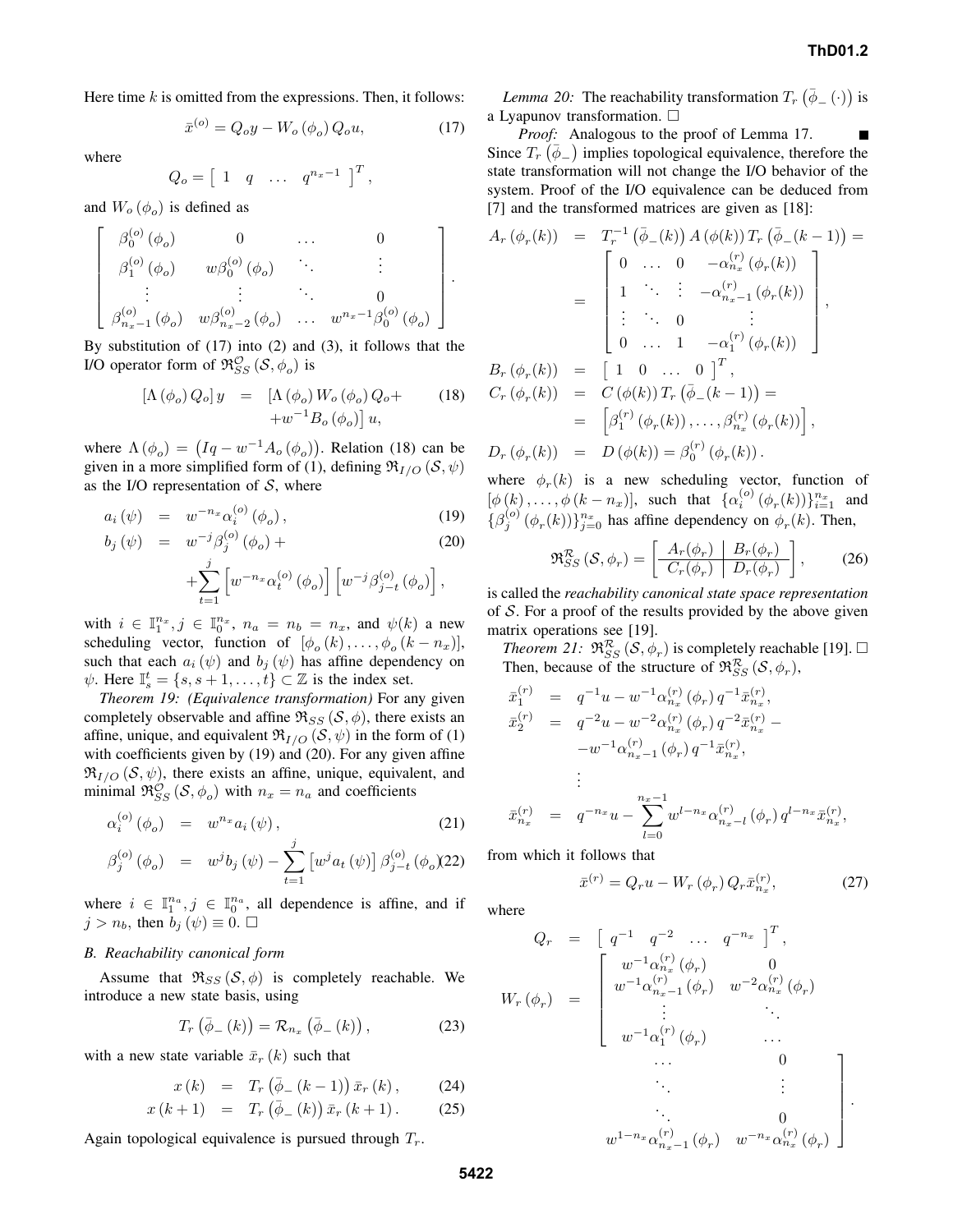Then it is possible to write the outputs as

$$
y = \check{C}_r \left( \phi_r \right) \bar{x}^{(r)} + \beta_{n_x}^{(r)} \left( \phi_r \right) \bar{x}_{n_x}^{(r)} + \beta_0^{(r)} \left( \phi_r \right) u, \qquad (28)
$$

where

$$
\check{C}_r \left( \phi_r \right) = \left[ \begin{array}{ccc} \beta_1^{(r)} \left( \phi_r \right) & \dots & \beta_{n_x-1}^{(r)} \left( \phi_r \right) & 0 \end{array} \right].
$$

After some algebraic manipulation based on the nonsingularity of  $C_r$   $(\phi_r)$  and substitution by (27), the equation (28) can be written in the form of (1) where

$$
a_i(\psi) = \left[ \omega^{-1} \alpha_i^{(r)}(\phi_r) \right] \frac{\beta_{n_x - i + 1}^{(r)}(\phi_r)}{\left[ \omega^{-i} \beta_{n_x - i + 1}^{(r)}(\phi_r) \right]}, \quad (29)
$$

$$
b_j(\psi) = \beta_j^{(r)}(\phi_r) + \sum_{t=1}^{J} \alpha_t(\phi_r) \left[ w^{-t} \beta_{j-t}^{(r)}(\phi_r) \right] (30)
$$

with  $i \in \mathbb{I}_1^{n_x}, j \in \mathbb{I}_0^{n_x}, n_a = n_b = n_x$ , and  $\psi(k)$  a new scheduling vector, function of  $[\phi_r(k), \dots, \phi_r(k - n_x)],$ such that each  $a_i (\psi)$  and  $b_j (\psi)$  has affine dependency on  $\psi$ .

*Remark 22:* The division in (29) is always accomplishable if none of the elements of  $\beta^{(r)}(\phi_r)$  is zero which is guaranteed if the system is well defined. If  $\beta^{(r)}(\phi_r)$  can have zero values, then for the specific time instance of their occurrence the (29) and (30) formulas change. As the formulas in these cases are completely case dependent (index and number of  $\beta^{(r)}(\phi_r(k)) = 0$  elements), no general derivation is possible.

*Theorem 23: (Equivalence transformation)* For any given completely reachable and affine  $\Re_{SS}$  ( $\mathcal{S}, \phi$ ), there exists an unique, equivalent, and affine  $\mathfrak{R}_{I/O}(\mathcal{S}, \psi)$  in the form of (1) and with coefficients given by (29) and (30). For any given affine  $\Re_{I/O}(\mathcal{S}, \psi)$ , there exists an affine unique, equivalent, and minimal  $\mathfrak{R}_{SS}^{\mathcal{R}}(\mathcal{S}, \phi_r)$  with  $n_x = n_a$  and coefficients

$$
\alpha_i^{(r)}(\phi_r) = [wa_i(\psi)] \frac{\left[w^{-(i-1)}\beta_{n_x - i + 1}^{(r)}(\phi_r)\right]}{\left[w\beta_{n_x - i + 1}^{(r)}(\phi_r)\right]}, (31)
$$

$$
\beta_j^{(r)}(\phi_r) = b_j(\psi) - \sum_{t=1}^j a_t(\psi) \left[w^{-t}\beta_{j-t}^{(r)}(\phi_r)\right], (32)
$$

where  $i \in \mathbb{I}_1^{n_a}$ ,  $j \in \mathbb{I}_0^{n_a}$ , all dependence is affine, and if  $j > n_b$ , then  $b_j(\psi) \equiv 0$ .  $\Box$ 

Recall from LTI theory, that the observability and reachability canonical form can be given in an other so called companion form [23]. This also holds for the LPV case, but it is omitted here because of space limitations.

It is also important to point out, that for a given SISO LTI system  $F$ , it holds that

$$
\mathfrak{R}_{SS}(\mathcal{F}) = \left[\begin{array}{c|c} A & B \\ \hline C & D \end{array}\right],
$$
  

$$
\mathfrak{R}_{SS}^T(\mathcal{F}) = \left[\begin{array}{c|c} A^T & C^T \\ \hline B^T & D \end{array}\right],
$$

have equivalent I/O behaviors [24]. Here  $\mathfrak{R}_{SS}^T(\mathcal{F})$  is called the adjoint of  $\mathfrak{R}_{SS}(\mathcal{F})$ . However, in the LPV case, the I/O behavior of  $\Re_{SS}(\mathcal{S}, \phi)$  is strictly not equal to  $\Re_{SS}^T(\mathcal{S}, \phi)$ .

Equivalence only holds if  $\mathfrak{R}_{SS}^T(\mathcal{S}, \phi)$  is simulated backward in time [7]. This means that for the LPV-SS case

$$
\mathfrak{R}_{SS}^{\mathcal{O}}\left(\mathcal{S},\phi_o\right) \neq \left[\mathfrak{R}_{SS}^{\mathcal{R}}\left(\mathcal{S},\phi_r\right)\right]^T, \tag{33}
$$

$$
\mathfrak{R}_{SS}^{\mathcal{R}}\left(\mathcal{S},\phi_{r}\right) \neq \left[\mathfrak{R}_{SS}^{\mathcal{O}}\left(\mathcal{S},\phi_{o}\right)\right]^{T},\tag{34}
$$

as due to the forward time flow, it is not guaranteed for this transposed form that it is observable, controllable or has any connection with the non-transposed form between the local points (see Section IV). Only the canonical forms, defined before, guarantee validity and observability or reachability for any variation of  $\phi$  globally [17], [18].

## III. IDENTIFICATION OF LPV SYSTEMS

In the previous section the relation between LPV models in the I/O and SS domains was established. Through the introduced equivalence transformation, the I/O behavior of the system is preserved during a conversion between the domains, eliminating problems of the propagation gain and phase lags (Problem 5 in Section II). Moreover, through the state transformations used to achieve canonical forms the problems of unknown state basis (Problem 6 in Section II) also do not apply. However, the price to be paid for the *equivalence* is in the increased complexity of the resulting models (growing dimension of  $\mathbb{P}$ ).

The consequences are threefold. First, current identification methods are only focusing on LPV systems that have static dependence on  $p(k)$ . Therefore, if the physical system S to be identified has an underlying  $\Re_{SS}(S, p)$  or  $\mathfrak{R}_{I/O}(\mathcal{S}, p)$  model completely defining the I/O behavior of  $S$ , then only those methods will be capable of efficient LPV system identification of S with static  $p(k)$  dependence, which are based on the specific domain of  $S$ . Methods of the other domain will result only in a poor approximation in terms of output error, as they are not able to cope with the time-lagged dependency on  $p$ , which is needed to describe the equivalent model in their domain (see Section II). This means, that for example sub-space methods will never be able to fully identify an LPV-I/O model if they operate with static parameter dependence only. On the other hand, if the system has an underlying  $\Re_{SS}(S, p)$  model, then the identification of a  $\Re_{I/O}(\mathcal{S}, p)$  is impossible. Moreover, even if the equivalent  $\Re_{SS}(S, \psi)$  is given, then finding back the specific unknown state-basis where the dependence on  $p(k)$ is static is as hard as the identification problem itself.

The other consequence is that the interpolation of local models to reproduce a global LPV or NL behavior is a very delicate operation. Basically after identification of the local models, the interpolation on the coefficients must be carried out in the domain where the produced model is going to be used. If the global model was produced in an undesirable domain, then transformation to the other is still possible through the presented equivalence transformations but with extreme caution on the increasing scheduling parameter dimensions and the possibly increasing model variance. Moreover, for systems that have a well fitting first principle model described by a nonlinear difference equation, the local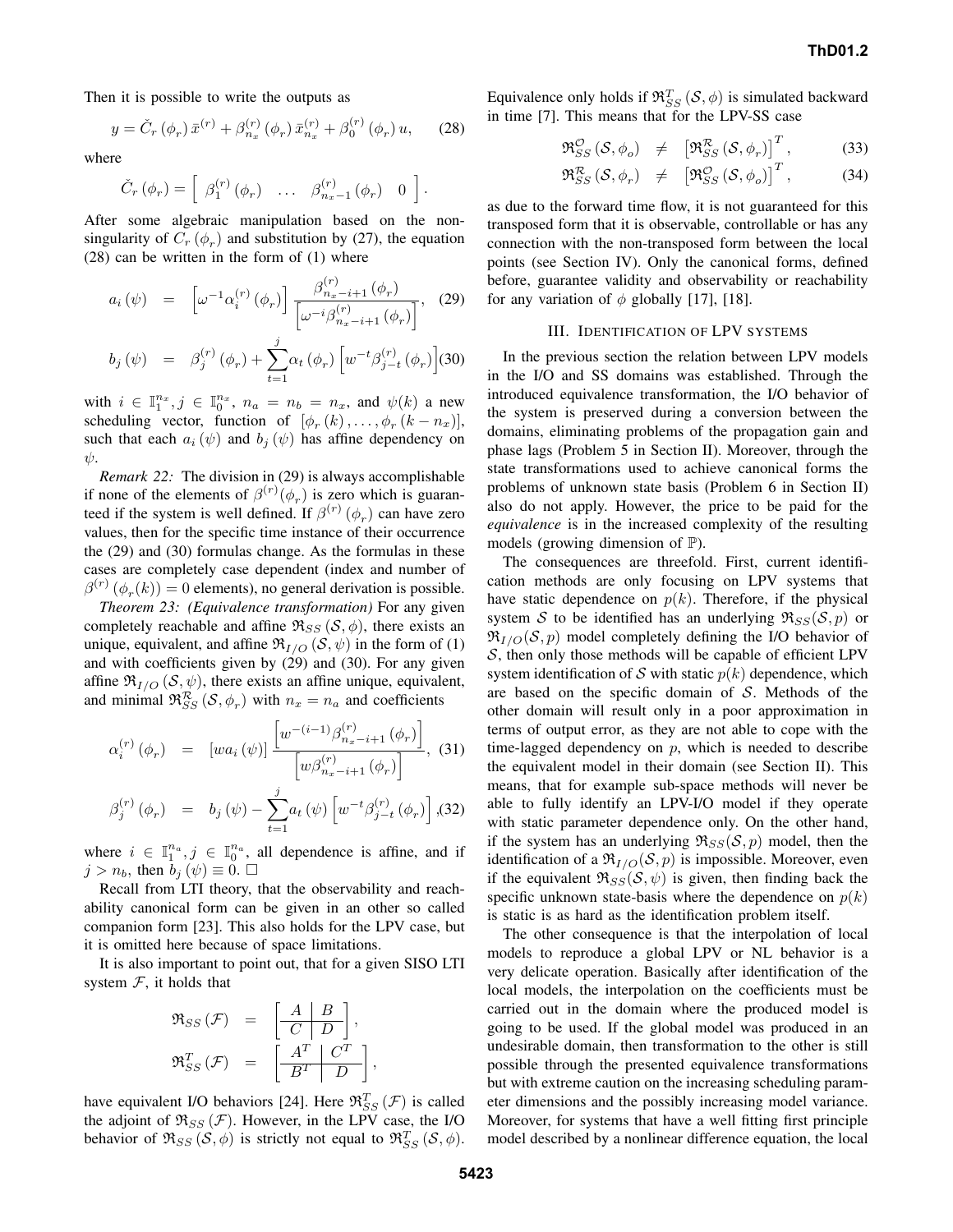observations of the parameters must be interpolated in the I/O domain, otherwise, even if the interpolation function is 100% correct, the locally equivalent LPV-I/O model of the system will not be able to reproduce the same output. This phenomena is true vice-versa.

The third consequence is purely related to the usability of the presented equivalence transformations. As it can be observed, causality of the model with respect to  $p(k)$  can be seriously violated during the conversions between the domains. Therefore, the reachability canonical form should be distinguishably used in any conversions of SS to I/O systems as it always guarantees causality of the equivalent model. Also by converting I/O models to SS systems the reachability canonical form only requires one sample advance of the scheduling parameter in comparison with the required  $n_x$ sample advance of the observability form.

These consequences suggest, that parting the LPV-I/O and LPV-SS identifiable systems is strongly needed to improve the efficiency of the current identification methods and enable the application of the produced models for control.

### IV. EXAMPLES

In the following some simple examples are going to be presented to visualize the theorems of Section II.

*Example 24: (Canonical forms)* In the first example consider the following LPV system

$$
\mathfrak{R}_{SS}(\mathcal{S}_1, p) = \begin{bmatrix} p(k) & 1 & 1 \\ 0 & p(k) & p(k) \\ 1 & p(k)^{-1} & p(k) \end{bmatrix}
$$

with  $\mathbb{P} = \begin{bmatrix} \frac{1}{4} & \frac{3}{4} \end{bmatrix}$ . It is trivial that the above system is affine for  $\phi(k) = [p(k), p^{-1}(k)]$  and completely controllable and reachable for any  $p(k)$  sequence (the rank of  $\mathcal{O}_{n_x}(\bar{\phi}_+)$ and  $\mathcal{R}_{n_x}(\bar{\phi}_-)$  never drops below 2 on  $\mathbb{P}$ ). By calculating the  $\mathfrak{R}_{SS}^{\mathcal{O}}(\overline{S_1}, \phi_o)$  observability and  $\mathfrak{R}_{SS}^{\mathcal{R}}(\overline{S_1}, \phi_r)$  reachability canonical forms defined in Section II, one can conclude that

$$
\alpha_1^{(o)}(\phi_o(k)) = [\phi_o(k)]_1 = p(k)\frac{p^2(k+1)}{p(k+2)},
$$
  
\n
$$
\alpha_2^{(o)}(\phi_o(k)) = [\phi_o(k)]_2 = p(k+1) + \frac{p^2(k+1)}{p(k+2)},
$$
  
\n
$$
\beta_1^{(o)}(\phi_o(k)) = [\phi_o(k)]_3 = 1 + \frac{p(k)}{p(k+1)},
$$
  
\n
$$
\beta_2^{(o)}(\phi_o(k)) = [\phi_o(k)]_4 = \frac{p(k+1)p(k)}{p(k+2)} + p(k) +
$$
  
\n
$$
+p(k+1),
$$

and

$$
\alpha_1^{(r)}(\phi_r(k)) = [\phi_r(k)]_1 = p(k-1) + p(k-2),
$$
  
\n
$$
\alpha_2^{(r)}(\phi_r(k)) = [\phi_r(k)]_2 = p^2(k-1),
$$
  
\n
$$
\beta_1^{(r)}(\phi_r(k)) = [\phi_r(k)]_3 = 1 + \frac{p(k-1)}{p(k)},
$$
  
\n
$$
\beta_2^{(r)}(\phi_r(k)) = [\phi_r(k)]_4 = \frac{p(k-1)p(k-2)}{p(k)} +
$$
  
\n
$$
+p(k-2) + p(k-1).
$$

There are similarities between the two set of coefficients, but it remains obvious that the two LPV systems are not the transpose of each other. However, if we freeze  $p(k) = p \in \mathbb{P}$ (applying constant scheduling), then the two representations become at the constant  $p$  point to be each others transpose and therefore local equivalence is trivial. Now compute what would result from putting the original system into reachability and observability canonical forms at every local point based on LTI theory. This very intuitive but wrong approach produces the following LPV systems:

$$
\widetilde{\mathfrak{R}}_{SS}^{\mathcal{O}}(\mathcal{S}_1, p) = \begin{bmatrix} 0 & 1 & 2 \\ -p^2(k) & 2p(k) & 3p(k) \\ 1 & 0 & p(k) \end{bmatrix}
$$

$$
\widetilde{\mathfrak{R}}_{SS}^{\mathcal{R}}(\mathcal{S}_1, p) = \left(\widetilde{\mathfrak{R}}_{SS}^{\mathcal{O}}(\mathcal{S}_1, p)\right)^T
$$

Generally in the literature some follow this approach [6]. It is important to note that the two sets of LPV systems coincide for constant parameter trajectories, but they are unequal globally. To show this phenomenon, try what the outputs of these system are for  $u(k) = \sin(\frac{1}{4}k + \frac{\pi}{6})$ ,  $p(k) = \frac{1}{2} + \frac{1}{4}\sin\left(\frac{1}{4}k + \frac{\pi}{2}\right)$  and assuming initial rest at  $k = 0$ . Here k is in radial for the computation of the sin (.).

As it can be seen in Figure 1, the two canonical forms  $\mathfrak{R}_{SS}^{\mathcal{O}}(\mathcal{S}_1, \phi_o)$  and  $\mathfrak{R}_{SS}^{\mathcal{R}}(\mathcal{S}_1, \phi_r)$  are completely reproducing the original output with zero error. However,  $\breve{\mathfrak{R}}_{SS}^{O}(\mathcal{S}_1, p)$  and  $\widetilde{\mathfrak{R}}_{SS}^{\mathcal{R}}(\mathcal{S}_1, p)$  have a relatively huge representation error in the magnitude of 35%, which mainly comes from a parameter dependent phase and gain lag with respect to y.

*Example 25: (SS form of I/O representations)* Now we investigate the representation of an LPV-I/O model in a SS form. The following  $\Re_{I/O}$  ( $S_2$ , p) of an LPV system  $S_2$  is defined

$$
y(k) = -p(k) y (k-1) - p(k) y (k-2)
$$
 (35)  
+p(k) u (k-1),

with  $\mathbb{P} = \begin{bmatrix} \frac{1}{4} & \frac{3}{4} \end{bmatrix}$ . It is trivial that  $\mathfrak{R}_{I/O}(\mathcal{S}_2, p)$  has affine dependency on  $\psi(k) = p(k)$ . Now develop the SS canonical representation of this I/O system as it is given in Section II. The resulting  $\mathfrak{R}_{SS}^{\mathcal{O}}(\mathcal{S}_2, \phi_o)$  and  $\mathfrak{R}_{SS}^{\mathcal{R}}(\mathcal{S}_2, \phi_r)$  are defined by

$$
\alpha_i^{(o)} (\phi_o(k)) = [\phi_o(k)]_1 = p(k+2), \quad i = 1, 2
$$
  
\n
$$
\beta_1^{(o)} (\phi_o(k)) = [\phi_o(k)]_2 = p(k+1),
$$
  
\n
$$
\beta_2^{(o)} (\phi_o(k)) = [\phi_o(k)]_3 = -p(k+2) p(k+1),
$$

and

$$
\alpha_i^{(r)}(\phi_r(k)) = [\phi_r(k)]_1 = p(k-1), \quad i = 1, 2
$$
  
\n
$$
\beta_1^{(r)}(\phi_r(k)) = [\phi_r(k)]_2 = p(k),
$$
  
\n
$$
\beta_2^{(r)}(\phi_r(k)) = [\phi_r(k)]_3 = -p(k)p(k-1).
$$

The I/O system can also be converted to a reachable and observable canonical form locally at every scheduling point based on the LTI theory. This would be the same as what is used in the literature by obtaining I/O models, then